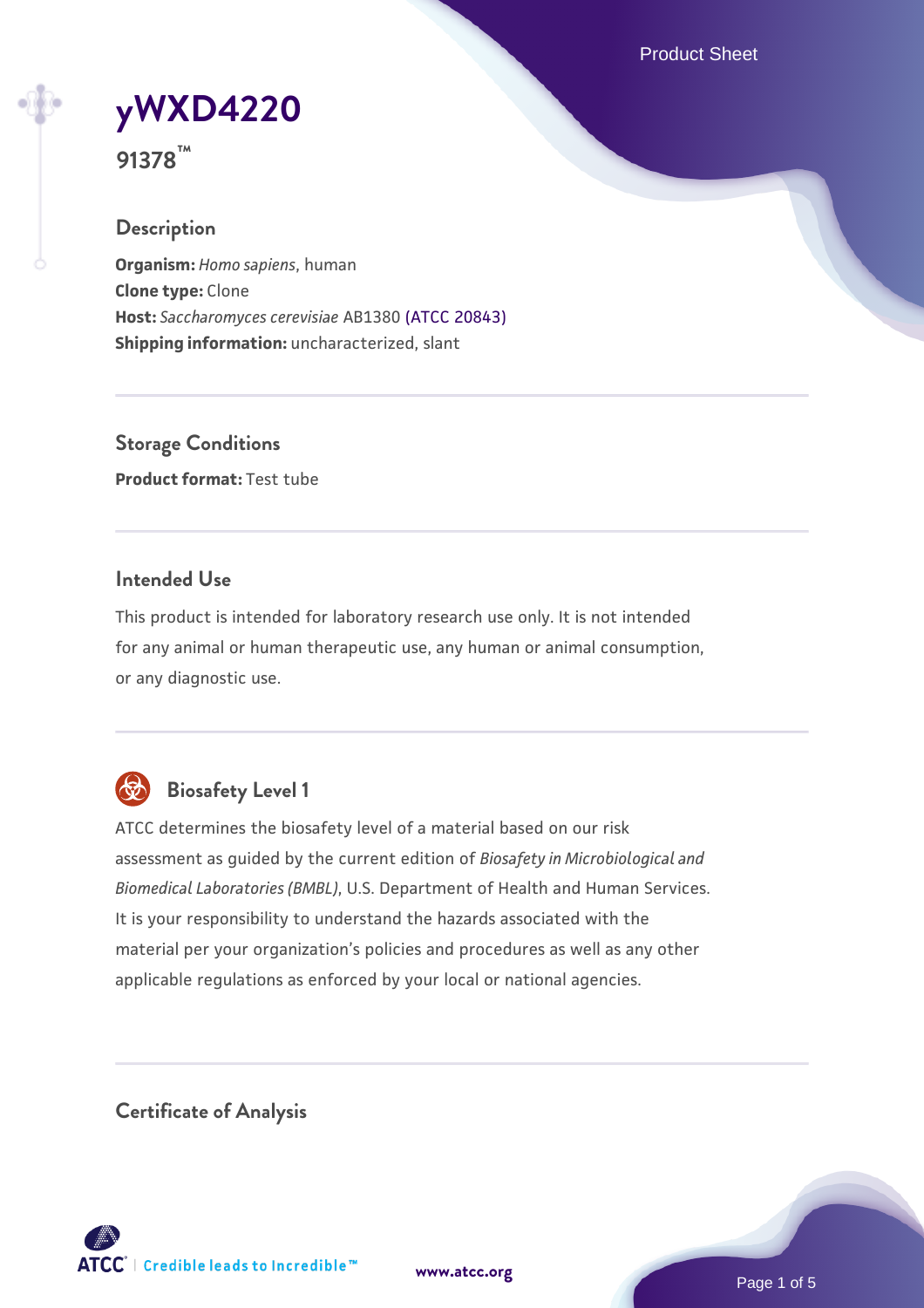## **[yWXD4220](https://www.atcc.org/products/91378)** Product Sheet **91378**

For batch-specific test results, refer to the applicable certificate of analysis that can be found at www.atcc.org.

## **Insert Information**

**Type of DNA:** genomic **Genome:** Homo sapiens **Chromosome:** X X pter-q27.3 **Gene name:** DNA Segment, single copy **Gene product:** DNA Segment, single copy [DXS2718] **Gene symbol:** DXS2718 **Contains complete coding sequence:** Unknown **Insert end:** EcoRI

## **Vector Information**

**Construct size (kb):** 120.0 **Intact vector size:** 11.454 **Vector name:** pYAC4 **Type of vector:** YAC **Host range:** *Saccharomyces cerevisiae*; *Escherichia coli* **Vector information:** other: telomere, 3548-4235 other: telomere, 6012-6699 Cross references: DNA Seq. Acc.: U01086 **Cloning sites:** EcoRI **Markers:** SUP4; HIS3; ampR; URA3; TRP1 **Replicon:** pMB1, 7186-7186; ARS1, 9632-10376

# **Growth Conditions**

**Medium:** 



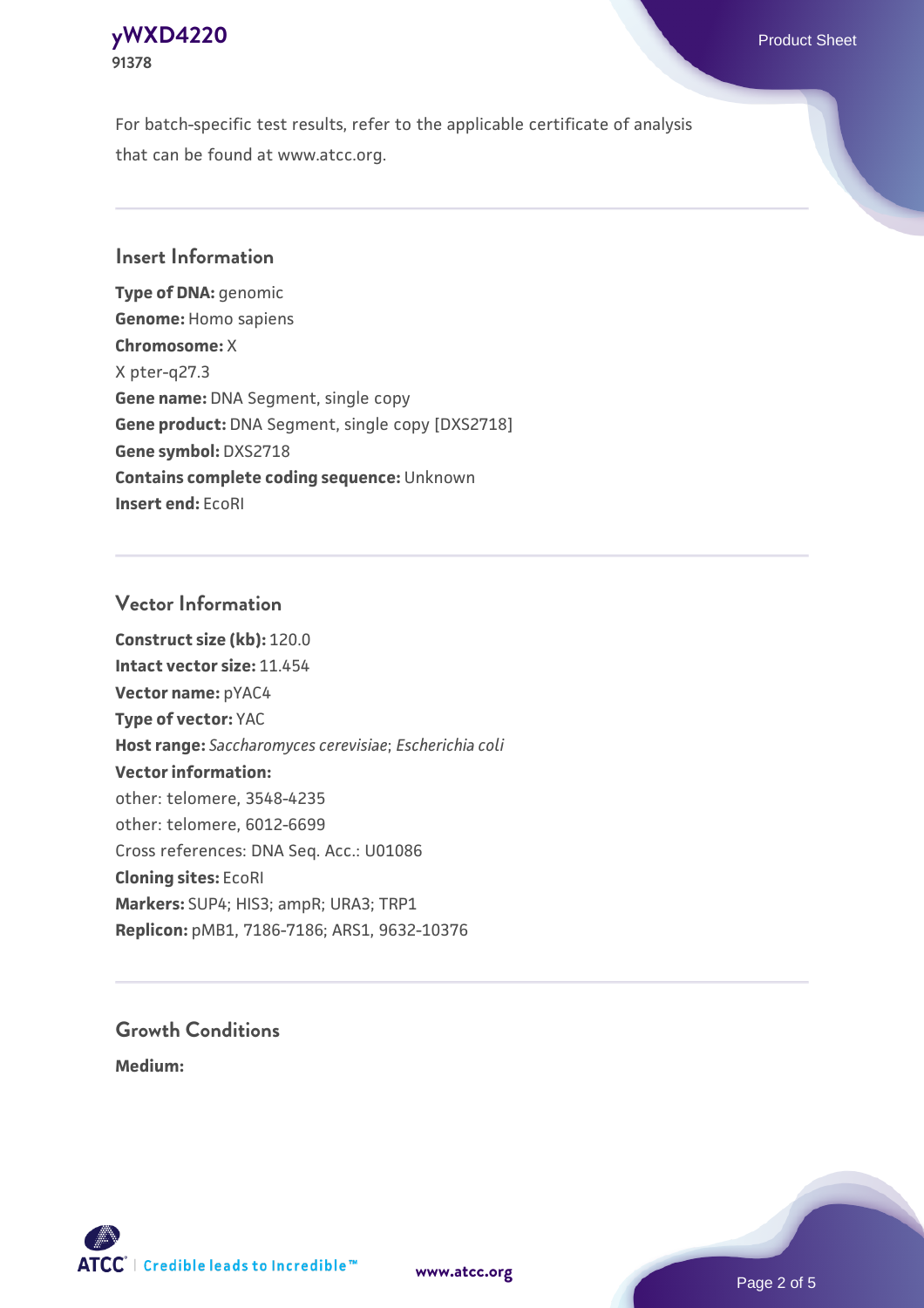#### **[yWXD4220](https://www.atcc.org/products/91378)** Product Sheet **91378**

[ATCC Medium 1245: YEPD](https://www.atcc.org/-/media/product-assets/documents/microbial-media-formulations/1/2/4/5/atcc-medium-1245.pdf?rev=705ca55d1b6f490a808a965d5c072196) **Temperature:** 30°C

#### **Notes**

More information may be available from ATCC (http://www.atcc.org or 703- 365-2620).

## **Material Citation**

If use of this material results in a scientific publication, please cite the material in the following manner: yWXD4220 (ATCC 91378)

## **References**

References and other information relating to this material are available at www.atcc.org.

## **Warranty**

The product is provided 'AS IS' and the viability of ATCC® products is warranted for 30 days from the date of shipment, provided that the customer has stored and handled the product according to the information included on the product information sheet, website, and Certificate of Analysis. For living cultures, ATCC lists the media formulation and reagents that have been found to be effective for the product. While other unspecified media and reagents may also produce satisfactory results, a change in the ATCC and/or depositor-recommended protocols may affect the recovery, growth, and/or function of the product. If an alternative medium formulation or reagent is used, the ATCC warranty for viability is no longer



**[www.atcc.org](http://www.atcc.org)**

Page 3 of 5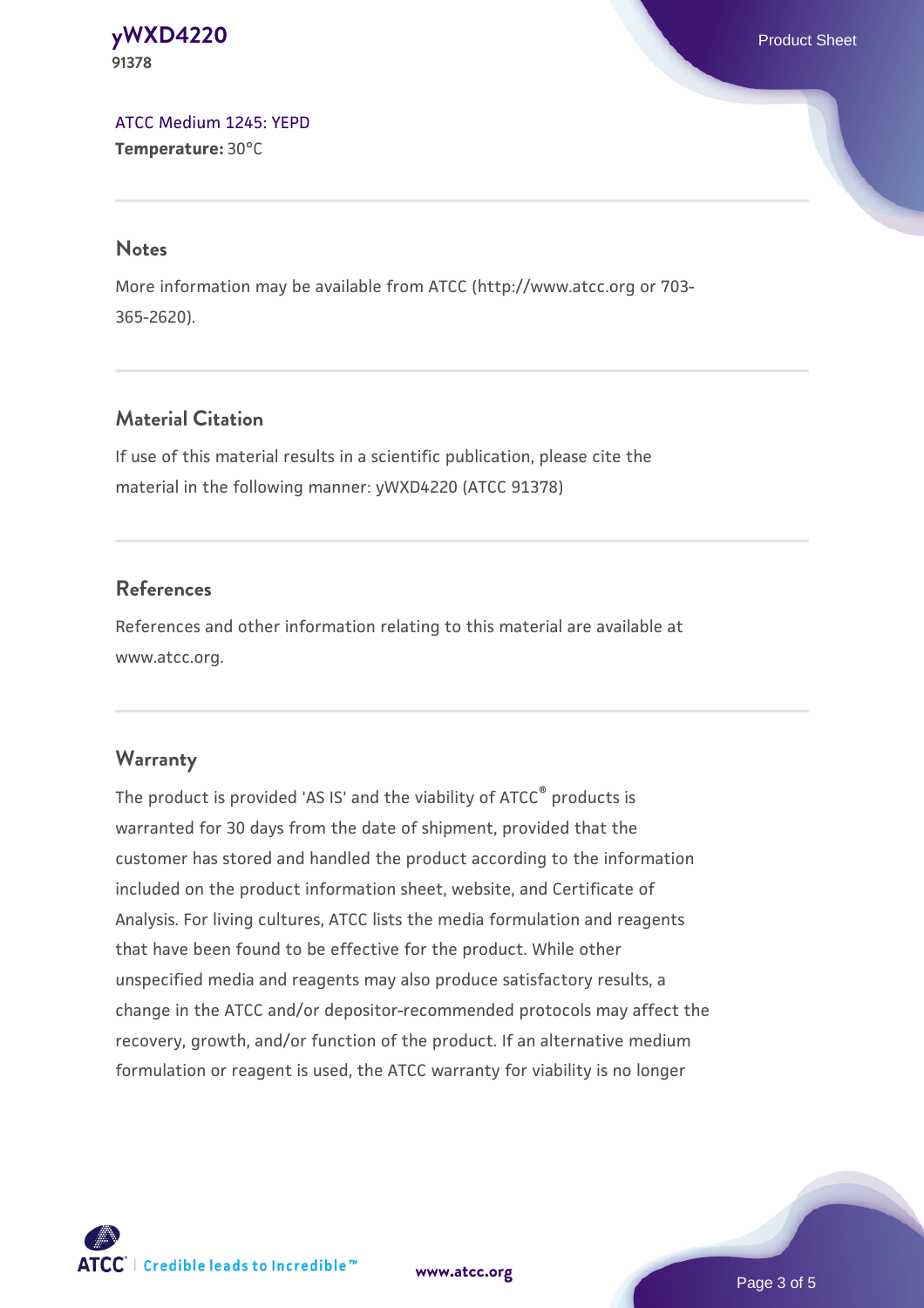**[yWXD4220](https://www.atcc.org/products/91378)** Product Sheet **91378**

valid. Except as expressly set forth herein, no other warranties of any kind are provided, express or implied, including, but not limited to, any implied warranties of merchantability, fitness for a particular purpose, manufacture according to cGMP standards, typicality, safety, accuracy, and/or noninfringement.

#### **Disclaimers**

This product is intended for laboratory research use only. It is not intended for any animal or human therapeutic use, any human or animal consumption, or any diagnostic use. Any proposed commercial use is prohibited without a license from ATCC.

While ATCC uses reasonable efforts to include accurate and up-to-date information on this product sheet, ATCC makes no warranties or representations as to its accuracy. Citations from scientific literature and patents are provided for informational purposes only. ATCC does not warrant that such information has been confirmed to be accurate or complete and the customer bears the sole responsibility of confirming the accuracy and completeness of any such information.

This product is sent on the condition that the customer is responsible for and assumes all risk and responsibility in connection with the receipt, handling, storage, disposal, and use of the ATCC product including without limitation taking all appropriate safety and handling precautions to minimize health or environmental risk. As a condition of receiving the material, the customer agrees that any activity undertaken with the ATCC product and any progeny or modifications will be conducted in compliance with all applicable laws, regulations, and guidelines. This product is provided 'AS IS' with no representations or warranties whatsoever except as expressly set forth herein and in no event shall ATCC, its parents, subsidiaries, directors, officers, agents, employees, assigns, successors, and affiliates be liable for indirect, special, incidental, or consequential damages of any kind in connection with or arising out of the customer's use of the product. While reasonable effort is made to ensure authenticity and reliability of materials on deposit, ATCC is not liable for damages arising from the misidentification or



**[www.atcc.org](http://www.atcc.org)**

Page 4 of 5